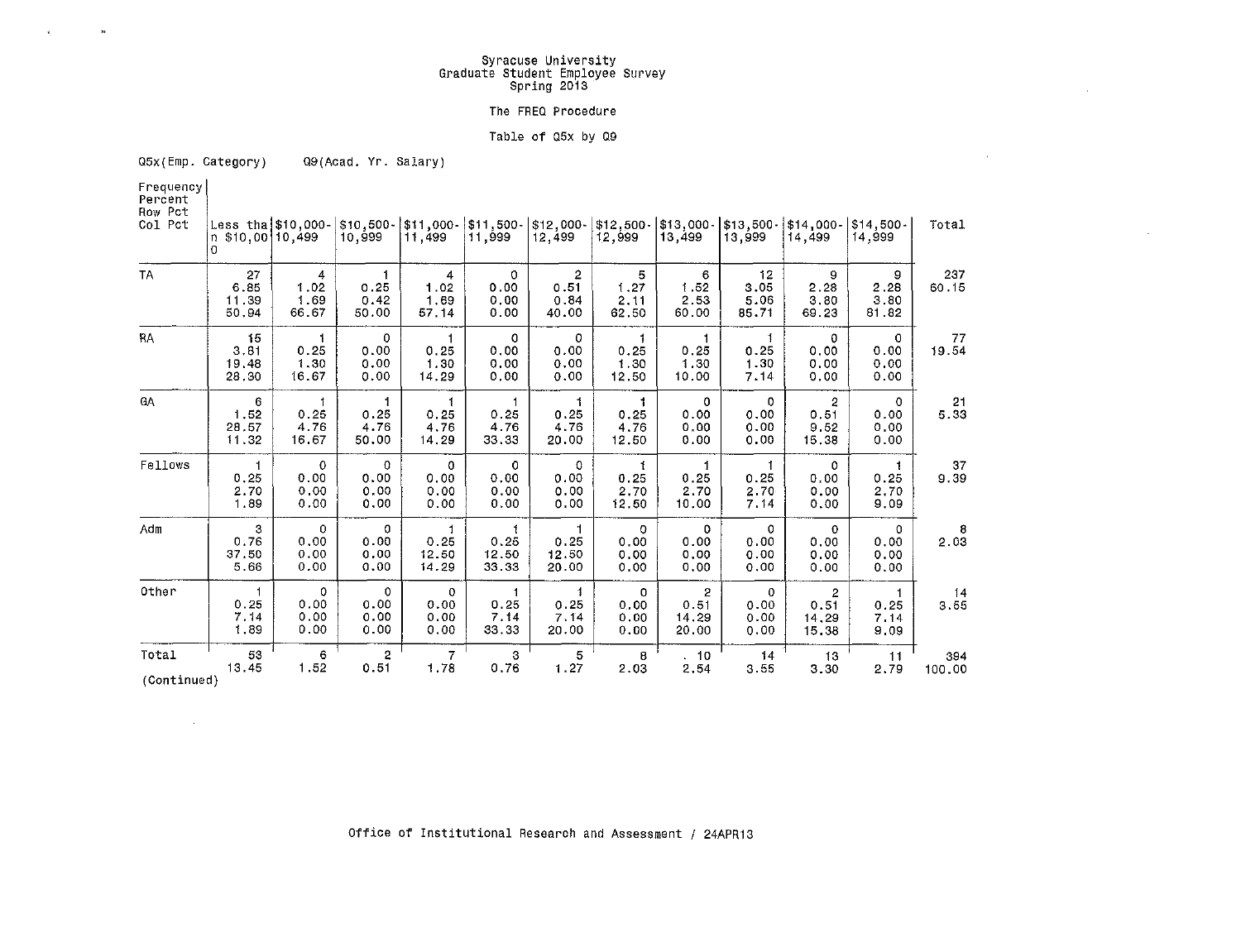# **Syracuse University Graduate Student Employee Survey Spring 2013**

#### **The FREQ Procedure**

### **Table of Q5x by 09**

**Q5x(Emp. Category)**  Q9(Acad. Yr. Salary)

**Frequency Percent** 

 $\tau$ 

 $\sim$ 

**Row Pct** 

| ROW PCT<br>Col Pct | $$15.000 -$<br>15,499       | 15,999                           | \$15,500 -  \$16,000 -  \$16,500 -  <br>16,499 | 16,999                                 | 17,499                                  | 17,999                               | 18,499                          | 18,999                          | \$17,000- \$17,500- \$18,000- \$18,500- \$19,000- \$19,500-<br>19,499 | 19,999                              | $ $20,000-$<br>20,499                   | Total         |
|--------------------|-----------------------------|----------------------------------|------------------------------------------------|----------------------------------------|-----------------------------------------|--------------------------------------|---------------------------------|---------------------------------|-----------------------------------------------------------------------|-------------------------------------|-----------------------------------------|---------------|
| <b>TA</b>          | 10<br>2.54<br>4.22<br>52.63 | 11<br>2.79<br>4.64<br>73.33      | 25<br>6.35<br>10.55<br>62.50                   | 44<br>11.17<br>18,57<br>77.19          | $\ddagger$ 1<br>2.79<br>4.64<br>68.75   | 0.25<br>0.42<br>50,00                | 12<br>3.05<br>5.06<br>92,31     | 4<br>1.02<br>1.69<br>57.14      | $\overline{2}$<br>0.51<br>0.84<br>100.00                              | 4<br>1.02<br>1,69<br>80.00          | 3<br>0.76<br>1.27<br>50.00              | 237<br>60.15  |
| RA                 | 4<br>1.02<br>5.19<br>21.05  | з<br>0.76<br>3.90<br>20.00       | 10<br>2.54<br>12.99<br>25,00                   | 9<br>2.28<br>11.69<br>15.79            | з<br>0.76<br>3.90<br>18.75              | 0.25<br>1.30<br>50.00                | 0<br>0.00<br>0.00<br>0.00       | з<br>0.76<br>3.90<br>42.86      | 0<br>0.00<br>0.00<br>0.00                                             | 0<br>0.00<br>0.00<br>0.00           | $\overline{2}$<br>0.51<br>2.60<br>33.33 | 77<br>19.54   |
| GA                 | 1<br>0.25<br>4.76<br>5.26   | 1<br>0.25<br>4.76<br>6.67        | 1<br>0.25<br>4.76<br>2.50                      | $\overline{2}$<br>0.51<br>9.52<br>3.51 | 0<br>0.00<br>0.00<br>0.00               | $\mathbf{0}$<br>0.00<br>0.00<br>0.00 | $\circ$<br>0.00<br>0.00<br>0.00 | 0<br>0.00<br>0,00<br>0.00       | 0<br>0.00<br>0.00<br>0.00                                             | $\Omega$<br>0.00<br>0.00<br>0.00    | 0<br>0.00<br>0.00<br>0.00               | 21<br>5.33    |
| Fellows            | 4<br>1.02<br>10.81<br>21.05 | $\circ$<br>0.00<br>0.00<br>0.00  | 1<br>0.25<br>2.70<br>2,50                      | 1.<br>0.25<br>2.70<br>1.75             | $\overline{2}$<br>0.51<br>5,41<br>12.50 | $\mathbf{0}$<br>0.00<br>0.00<br>0.00 | 1<br>0.25<br>2.70<br>7.69       | $\circ$<br>0.00<br>0.00<br>0.00 | $\mathbf 0$<br>0.00<br>0.00<br>0.00                                   | $\mathbf 0$<br>0.00<br>0.00<br>0.00 | $\circ$<br>0.00<br>0.00<br>0.00         | 37<br>9.39    |
| Adm                | 0<br>0.00<br>0.00<br>0.00   | 0<br>0.00<br>0.00<br>0.00        | $\cdot$ 2<br>0.51<br>25,00<br>5.00             | $\sim$ 0<br>0.00<br>0.00<br>0.00       | 0<br>0.00<br>0.00<br>0.00               | $\circ$<br>0.00<br>0.00<br>0.00      | 0<br>0.00<br>0.00<br>0.00       | 0<br>0.00<br>0.00<br>0.00       | $\Omega$<br>0.00<br>0.00<br>0.00                                      | 0<br>0.00<br>0.00<br>0.00           | $\mathbf 0$<br>0.00<br>0.00<br>0.00     | 8<br>2.03     |
| Other              | 0<br>0,00<br>0.00<br>0.00   | $\Omega$<br>0.00<br>0.00<br>0.00 | 0.25<br>7.14<br>2.50                           | 0.25<br>7.14<br>1.75                   | 0<br>0.00<br>0.00<br>0.00               | 0<br>0.00<br>0.00<br>0.00            | 0<br>0.00<br>0.00<br>0.00       | 0<br>0.00<br>0.00<br>0.00       | 0<br>0.00<br>0.00<br>0.00                                             | 0.25<br>7.14<br>20.00               | 0.25<br>7.14<br>16.67                   | 14<br>3.55    |
| Total              | 19<br>4.82                  | 15<br>3.81                       | 40<br>10.15                                    | 57<br>14,47                            | 16<br>4.06                              | 2<br>0.51                            | 13<br>3.30                      | 1.78                            | 2<br>0.51                                                             | 5<br>1.27                           | 6<br>1.52                               | 394<br>100.00 |

**(Continued)** 

**Office of Institutional Research and Assessment / 24APA13** 

 $\sim$  $\sim$   $\mathcal{L}_{\mathcal{A}}$